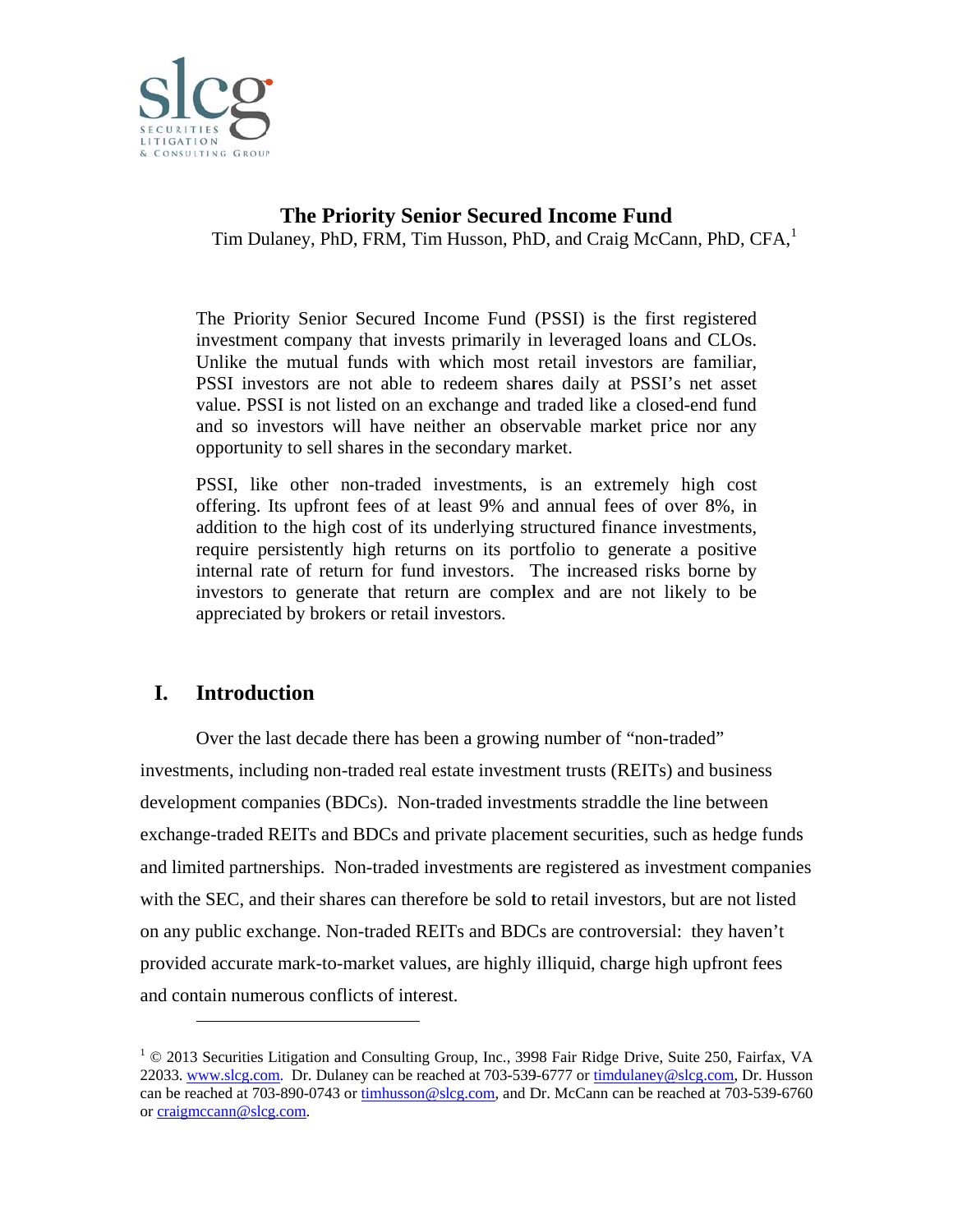On May 9, 2013, one of the largest sponsors of non-traded REITs (Behringer Harvard) and the manager of one of the largest publicly traded BDCs (Prospect Capital Management) announced the initial public offering for their new joint-effort Priority Senior Secured Income Fund (PSSI).<sup>2</sup> PSSI has many of the controversial features of non-traded REITs and BDCs, including high upfront fees, lack of price transparency, lack of liquidity and a remarkable 2/20 ongoing management fee, which is common in hedge funds but not in retail investments.

PSSI is a non-traded closed-end fund that will invest approximately 80% of its assets in senior secured loans, either directly or through junior and equity tranches of collateralized loan obligations (CLOs). Senior secured loans, also known as 'leveraged loans,' are private loans made to medium to large below investment grade companies. CLOs are complex asset-backed securities built upon portfolios of such loans, and the equity and junior tranches are typically the most risky class of CLO investments. While such a strategy would not be suitable for anyone without significant investment expertise, shares of PSSI are currently being sold through brokers to retail investors.

In this paper, we describe the structure and objectives of PSSI and illustrate its excessive costs and uncompensated risks. We develop an analysis that suggests PSSI will have to achieve 8.4% returns on its underlying investments each year to overcome the draconian annual fees, and that such returns are not characteristic of the senior secured loan market over long periods of time. Therefore, in order for PSSI to generate positive returns to investors, it must use leverage or other risky strategies (through the use of high-risk tranches of CLOs) which may not be understood by brokers or suitable for retail investors.

<sup>&</sup>lt;sup>2</sup> The initial offering document dated May 9, 2013 (accessed May 23, 2013) can be found at: http://www.sec.gov/Archives/edgar/data/1554625/000104746913005806/a2214895z497.htm; references to this document will follow the abbreviation "PSSI PPM pg. ###" where ### is the page number.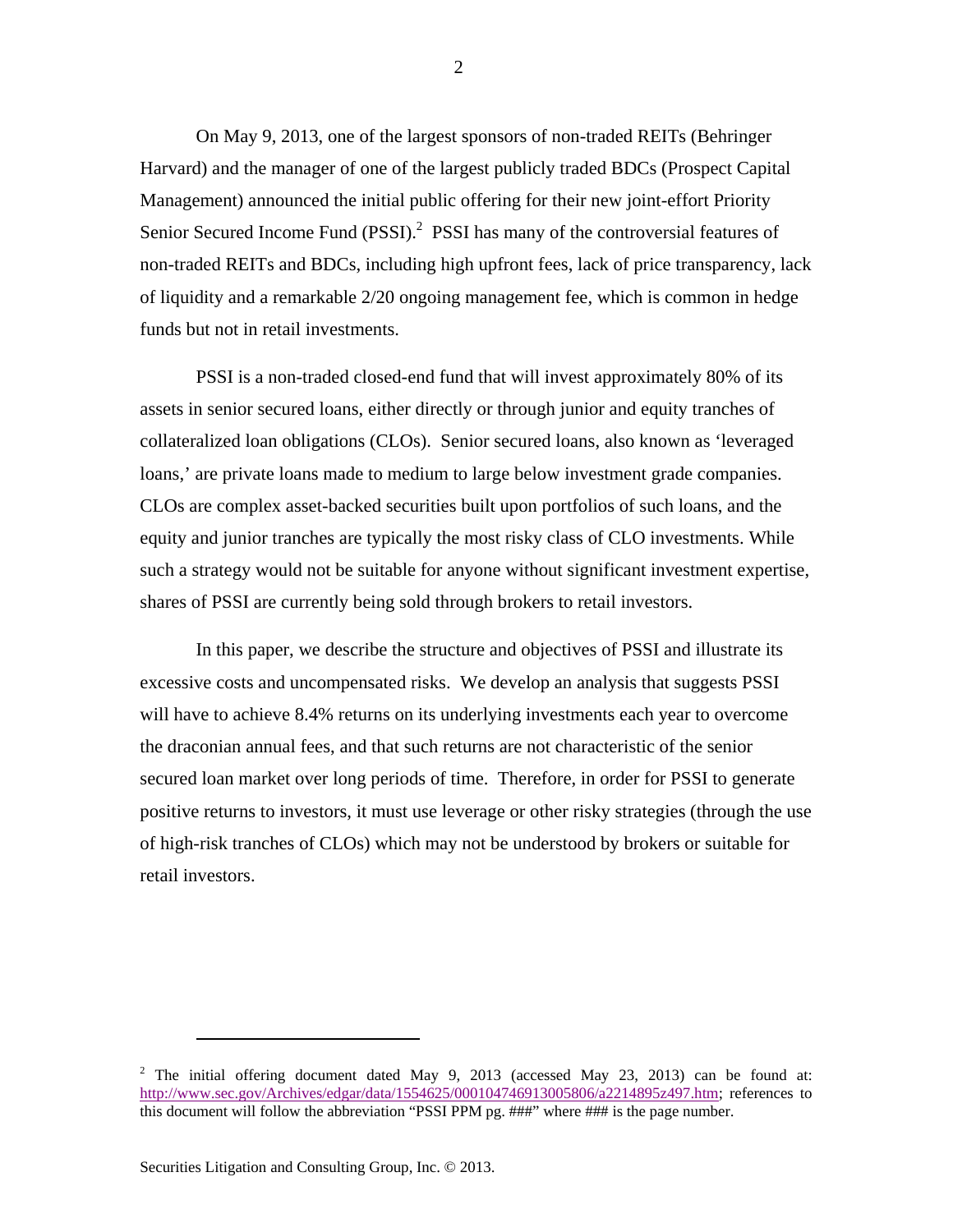### **II. The Issuers**

 $\overline{a}$ 

Behringer Harvard is a Dallas-based issuer, manager, and distributer of more than \$6 billion in equity real estate limited partnerships and non-traded REITs.<sup>3</sup> Its non-traded REITs include Behringer Harvard REIT I, which is the subject of a class action suit alleging that the REIT misrepresented its share value to investors.<sup>4</sup> As we have discussed in a white paper on non-traded REITs, these investments were not required to inform investors of changes in the values of their underlying assets (and thus the value of the investors' shares) for many years. Instead, the value of non-traded REIT shares was reported at historical cost, even during the precipitous decline in real estate values in  $2008$ <sup>5</sup>. In fact, this lack of price transparency was highlighted in marketing materials as an advantage of non-traded investments (a 'lack of volatility'), until such claims were specifically prohibited by the SEC.<sup>6</sup>

The SEC has since required non-traded REITs' management to report estimated per share net asset values. While these values are still not market prices and allow significant discretion, the per share estimates for some Behringer Harvard non-traded REITs show significant declines in value from their offering prices. For example, Behringer Harvard REIT I has most recently reported a per share value of \$4.64, having been sold at \$10 as recently as 2009.<sup>7</sup> Likewise, Behringer Harvard Opportunity REIT I, which was also sold at \$10 per share, has a current estimated value of \$3.58. $8$  Many of the issues and criticisms that have arisen in regards to non-traded REITs also apply to PSSI, which also will not have an observable market price.

3

<sup>&</sup>lt;sup>3</sup> Press Release dated July 31, 2012. http://pressroom.behringerharvard.com/2012-07-31-Behringer-Harvard-and-Prospect-Capital-Management-Announce-Joint-Venture-to-Launch-Alternative-Investment-Programs

<sup>4</sup> Hohenstein v. Behringer Harvard REIT I, Texas Northern district court, filed Septermber 17, 2012.

<sup>5</sup> Husson, McCann, and Taveras (2012). "A Non-Traded REITs Primer." Available at www.slcg.com/research.php 6

 $\overline{6}$  SEC Corporate Finance Disclosure Guidance: Topic No. 3 dated December 19, 2011. Available at http://www.sec.gov/divisions/corpfin/guidance/cfguidance-topic3.htm

<sup>7</sup> Behringer Harvard REIT I 10-K for year ended December 31, 2012. http://www.sec.gov/Archives/edgar/data/1176373/000117637313000003/behringerharvardreitiinc10.htm

<sup>8</sup> Behringer Harvard Opportunity REIT I 10-K for year ended December 31, 2012. http://www.sec.gov/Archives/edgar/data/1308711/000104746913003591/a2213978z10-k.htm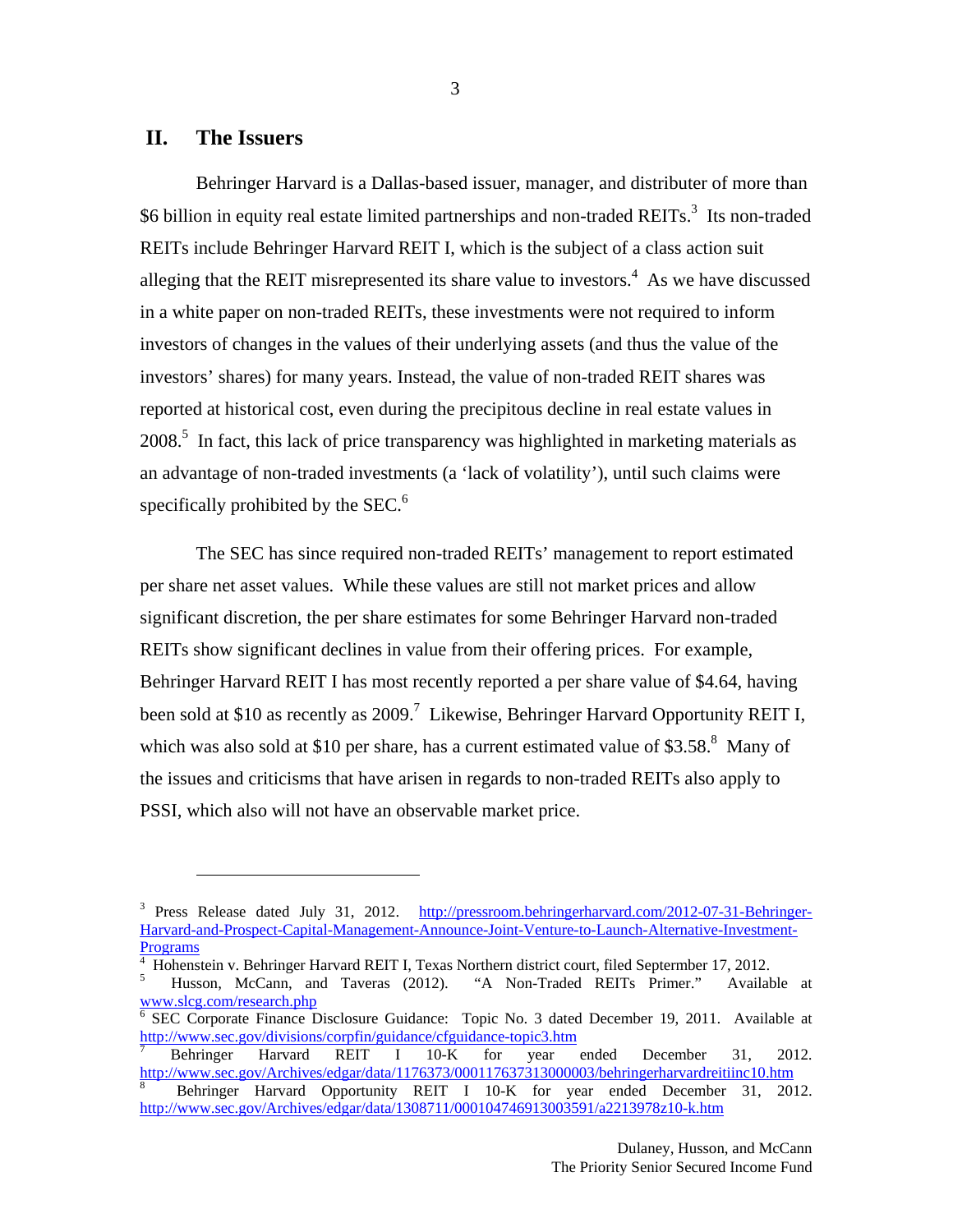Prospect Capital Management is the investment advisor for Prospect Capital Corporation (ticker: PSEC), one of the largest traded BDCs. Prospect Capital Corporation is notable for its relatively large portfolio of \$214.6 million in equity and \$27.3 million in junior debt tranches of CLOs as of June 30, 2012.<sup>9</sup> Prospect Capital Management's role in PSSI will be to "lead the investment strategy for each investment program that the partners co-advise." Behringer Harvard "will lead capital-raising for such alternative investment programs through its relationships with a wide network of independent financial advisors."

### **III. Leveraged Loans**

 $\overline{a}$ 

Leveraged loans are loans issued to below investment grade corporations.<sup>10</sup> The loans are frequently large and extended by a syndicate of lenders intending to re-sell participations in the loans to other banks and institutional investors including hedge funds, mutual funds and CLO trusts.

Standard and Poor's (S&P) and the Loan Syndications and Trading Association (LSTA) produce benchmark indices of the market value of leveraged loans. Figure 1 plots the price and total return indexes from 2008 to 2013 for the largest loans of the type securitized into  $CLOs<sup>11</sup>$ . The index level declined substantially in late 2008 and has rebounded since. This leveraged loan market pattern coincides with the high yield bond market decline and rebound.<sup>12</sup> Notably, the average annual return of the total return index is only 6% from 2002-2012, suggesting that PSSI may not be able to clear its 8.4% break-even rate of return in most years investing solely in leveraged loans. Those returns are presented in Figure 1.

<sup>9</sup> Prospect Capital Corporation 10-K for fiscal year ended June 30, 2012. http://www.sec.gov/Archives/edgar/data/1287032/000104746912008467/a2210797z10-k.htm. According to this 10-K, the maximum portfolio allocation to Senior Secured Loans and CLO assets is limited to 30%. <sup>10</sup> The qualifier "leveraged" might just as well be replaced with "high-yield" but we follow industry convention and refer to them as leveraged loans. For an extended discussion of this market please see Antczak, Lucas and Fabozzi [2009], Tavakoli [2008] and Standard and Poor's [2011].

<sup>&</sup>lt;sup>11</sup> www.standardandpoors.com/indices/sp-lsta-leverage-loan-100-index/en/us/?indexId=SPFI--LL--USD----T-------

 $\frac{122}{12}$  The decline in the market value of leveraged loans in July 2007 was as a result of credit risk not liquidity risk as credit spreads on these loans increased dramatically in July 2007. See slide 23 of www.lsta.org/assets/0/190/9DA26E16-92D9-4420-B866-08D22D896ACB.pdf.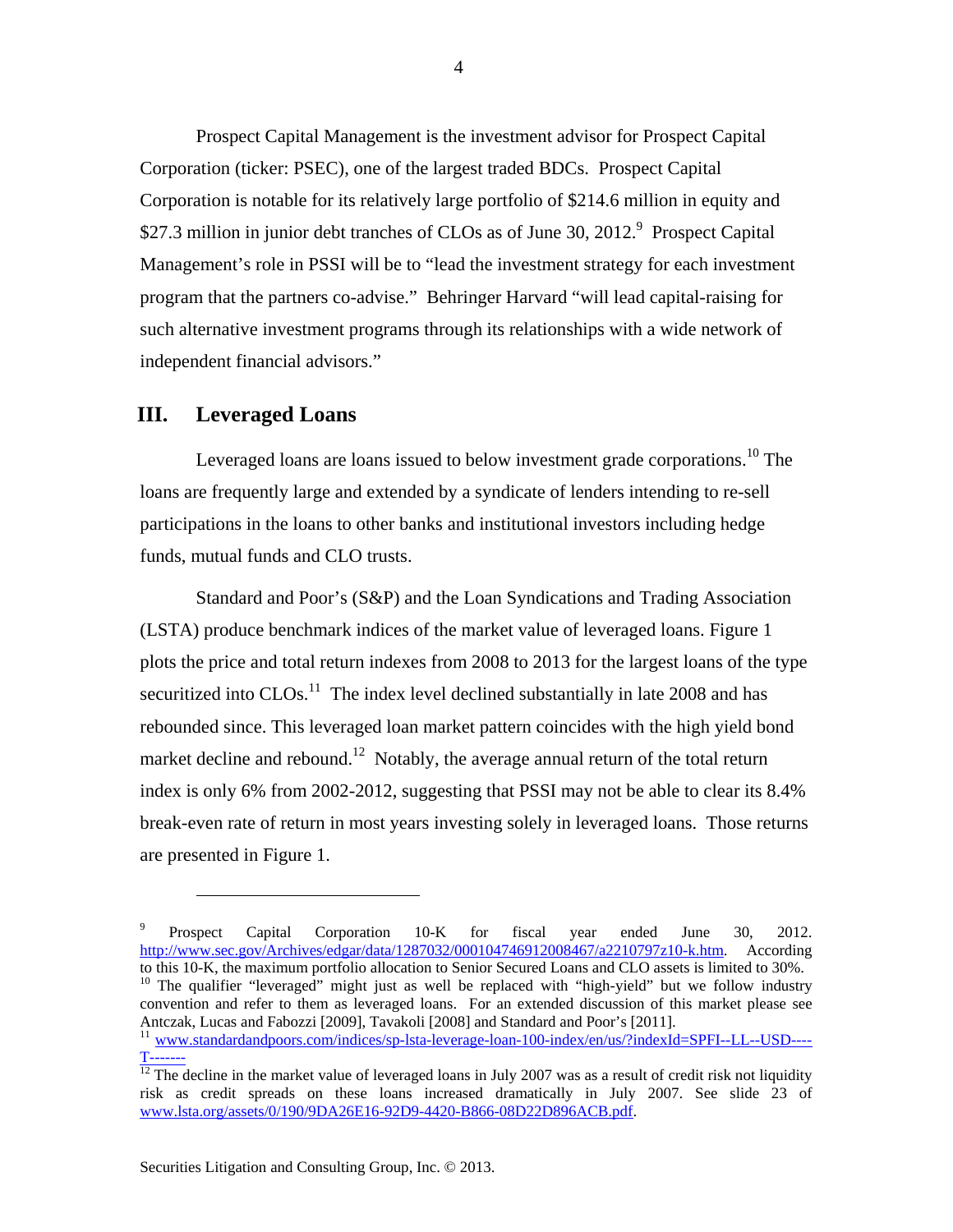

### **IV. Collateralized Loan Obligations**

1

Collateralized Loan Obligations (CLOs) are securities issued by a trust which invests in leveraged loans. CLO trusts package exposure to the underlying leveraged loans into slices (called 'tranches') that represent varying degrees of risk. The leveraged loans serving as collateral for the CLO produce cash flows that used to pay the CLO investors. To illustrate the properties of CLO's, we will use the *Madison Park Funding IX, Ltd. CLO* ("Madison Park") and the *Halcyon Loan Advisors Funding 2012-1 Ltd. CLO* ("Halcyon"). We choose these as our examples because Prospect Capital Corporation invested in these two CLOs and PSSI will likely make similar investments.<sup>13</sup>

 The Madison Park CLO was a \$523 million deal at issuance with several tranches paying fixed interest, floating interest based on LIBOR or residual interest (in the case of the subordinated notes). Figure 2 shows the capital structure of the Madison Park CLO.

<sup>&</sup>lt;sup>13</sup> Prospect Capital Corporation 10-K for fiscal year ended June 30, 2012. http://www.sec.gov/Archives/edgar/data/1287032/000104746912008467/a2210797z10-k.htm. Prospect Capital Corporation purchased 51% of the subordinated notes in Madison Park on June 22, 2012 and purchased 62.9% of the subordinated notes in Halcyon on August 6, 2012.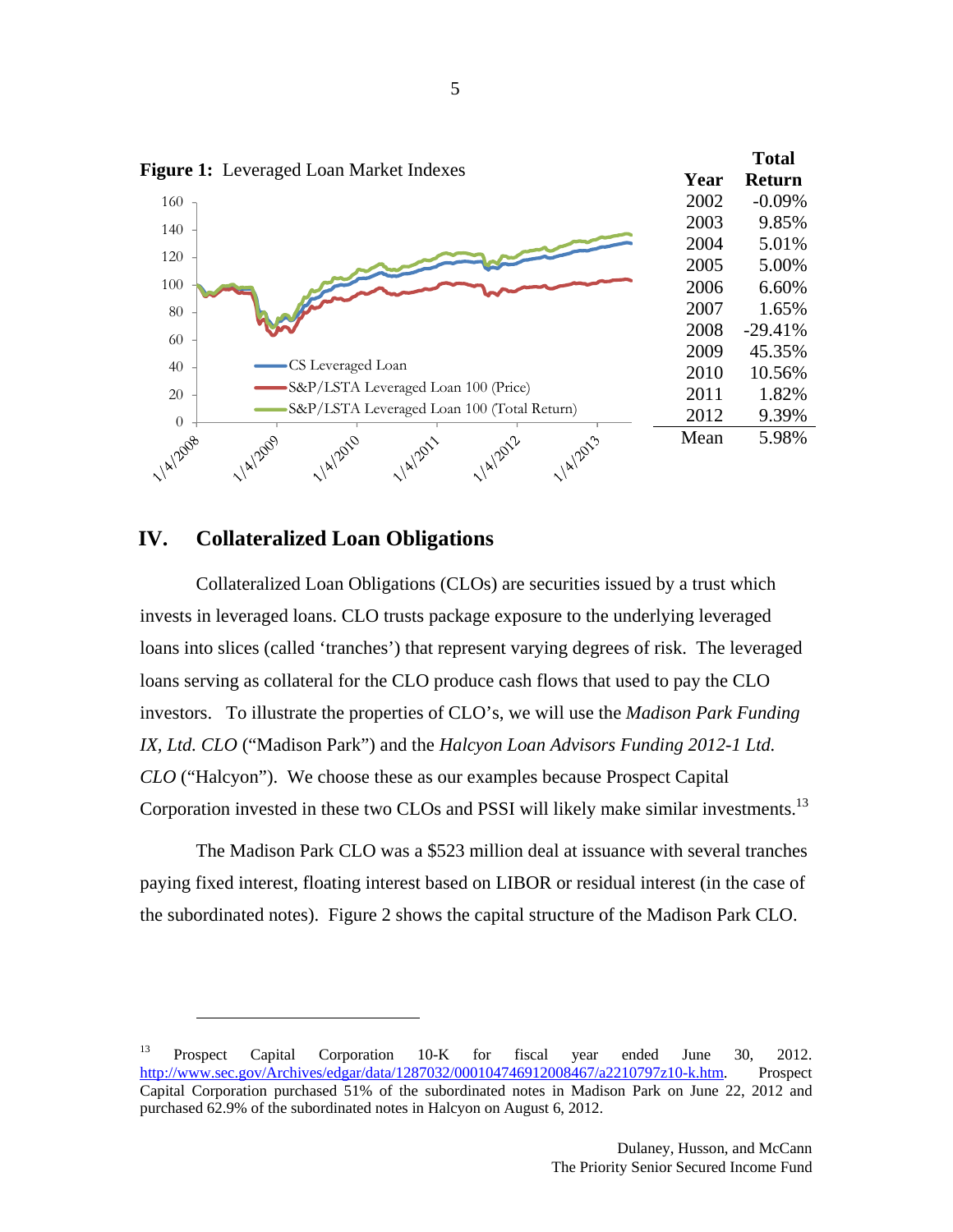| $\Box$ Class A<br>$\Box$ Class B-1 | Tranche            | <b>Face Value</b> | Interest Rate | $S\&P$<br>Rating |
|------------------------------------|--------------------|-------------------|---------------|------------------|
|                                    | Class A            | \$319,000,000     | $LIBOR+1.48%$ | AAA              |
| $\Box$ Class B-2                   | $Class B-1$        | \$48,000,000      | $LIBOR+2.70%$ | A A              |
| $\Box$ Class C-1                   | $Class B-2$        | \$8,000,000       | $4.55\%$      | AA               |
|                                    | $Class C-1$        | \$14,000,000      | $LIBOR+3.60%$ | A                |
| $\Box$ Class C-2                   | $Class C-2$        | \$22,000,000      | $6.00\%$      | A                |
| $\Box$ Class D                     | Class D            | \$29,000,000      | $LIBOR+4.35%$ | <b>BBB</b>       |
|                                    | Class E            | \$22,000,000      | $LIBOR+5.25%$ | <b>BB</b>        |
| $\Box$ Class E                     | Subordinated Notes | \$61,000,000      |               |                  |
| ■ Subordinated                     |                    | \$523,000,000     |               |                  |
| <b>Notes</b>                       |                    |                   |               |                  |

**Figure 2:** Capital Structure of Madison Park Funding IX, Ltd. CLO

The Class A notes at the top of the Madison Park capital structure have the first priority in terms of interest payments and principal repayment and so is the least risky tranche. The equity tranche referred to in this deal as the Subordinated Notes is unsecured, subordinated and highly leveraged.

Investors in the Madison Park CLO are paid interest quarterly from the interest proceeds of the collateral, after base management fees, hedging costs and expenses are paid. The remaining proceeds are then used to pay accrued and unpaid interest to the Class A investors, then the Class B investors. At this point, the first "coverage test" is applied. If the test is passed, the remaining proceeds are used to pay Class C investors. Another coverage test is then applied. Remaining proceeds then pay the Class D investors, another coverage test is applied, then the Class E investors and a final coverage test is applied. Table 1 summarizes the criteria for the coverage tests.

| <b>Tranche</b> | <b>Required</b><br>Overcollateralization<br><b>Ratio</b> | <b>Required</b><br><b>Interest</b><br><b>Coverage Ratio</b> |  |
|----------------|----------------------------------------------------------|-------------------------------------------------------------|--|
| A/B            | 123.3%                                                   | 120.0%                                                      |  |
| C              | 113.2%                                                   | 115.0%                                                      |  |
| D              | 107.1%                                                   | 107.5%                                                      |  |
| F              | 103.2%                                                   | 102.5%                                                      |  |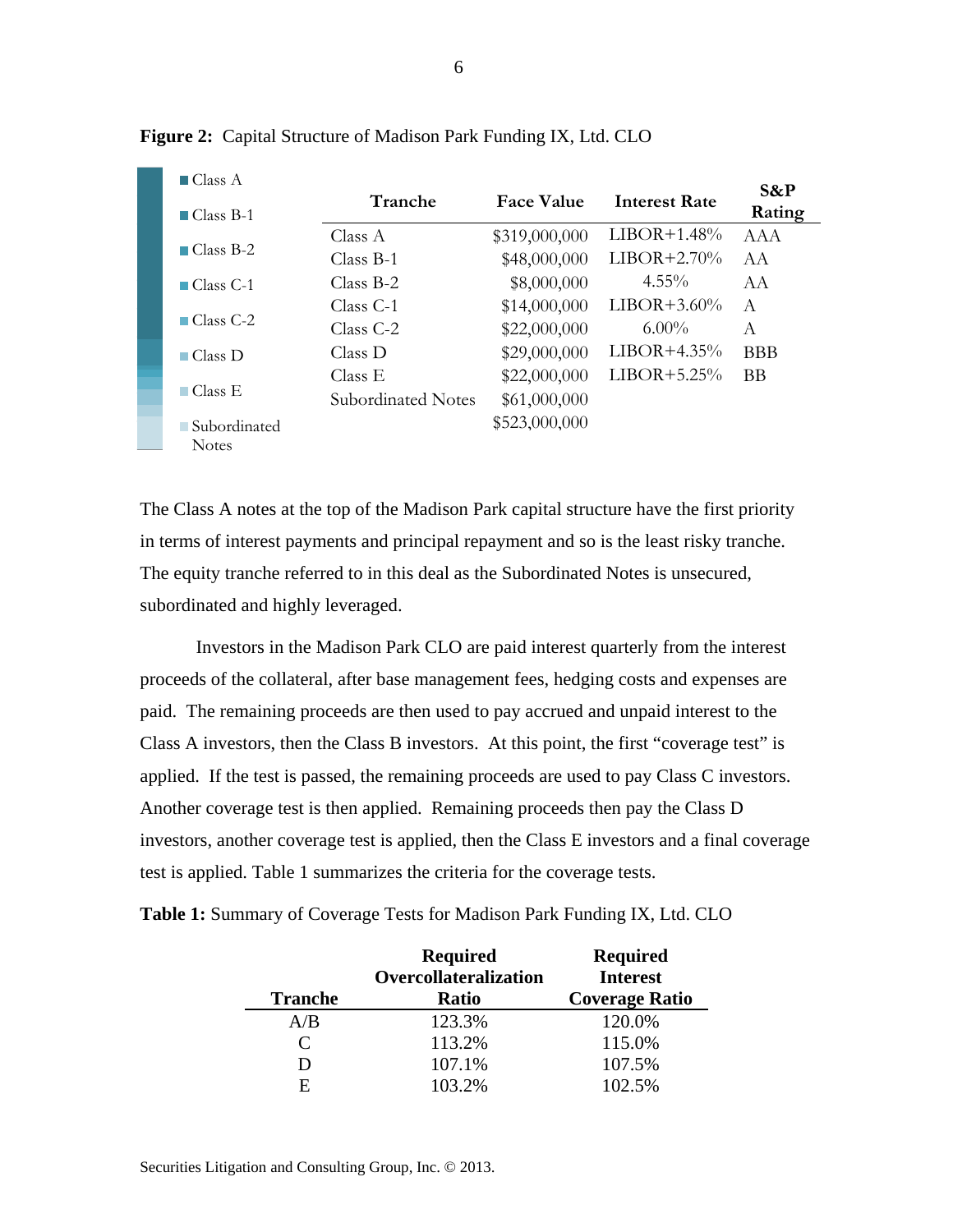In the first few years of the deal, if the senior notes are not sufficiently collateralized then the remaining interest proceeds will be used to increase the collateralization of the senior notes. The subordinated management fee, administrative expenses and addition hedging costs are deducted from the remaining proceeds. If any proceeds remain, the subordinated notes may now be paid interest. If the annualized internal rate of return of the subordinated notes increases beyond 12%, an incentive management fee is then deducted from the remaining proceeds. Any proceeds remaining are paid to the subordinated notes. Principal repayment follows a similar payment waterfall where, again, the subordinated notes receive the leftovers resulting from the payment of fees, expenses and the senior tranches – if any remain.

The Halcyon CLO was a \$359 million deal at issuance with several tranches paying floating interest based on LIBOR or residual interest (in the case of the subordinated notes). Figure 3 shows the capital structure of the Halcyon CLO.

| $\blacksquare$ Class A-1     | Tranche            | <b>Face Value</b> | <b>Interest Rate</b> | $S\&P$<br>Rating |
|------------------------------|--------------------|-------------------|----------------------|------------------|
| $\blacksquare$ Class A-2     | Class $A-1$        | \$230,000,000     | $LIBOR+1.50%$        | AAA              |
| $\blacksquare$ Class B       | $Class A-2$        | \$32,000,000      | $LIBOR+2.50%$        | AA               |
|                              | Class B            | \$30,000,000      | $LIBOR+3.00\%$       | A                |
| $\Box$ Class C               | Class C            | \$15,000,000      | $LIBOR+5.25%$        | <b>BBB</b>       |
|                              | Class D            | \$15,000,000      | $LIBOR+5.50%$        | <b>BB</b>        |
| $\blacksquare$ Class $D$     | Subordinated Notes | \$36,875,000      |                      |                  |
| Subordinated<br><b>Notes</b> |                    | \$358,875,000     |                      |                  |

**Figure 3:** Capital Structure of Halcyon Loan Advisors Funding 2012-1 Ltd. CLO

The payment waterfall for the Halcyon CLO is similar to the Madison Park CLO waterfall with a few exceptions. First, the incentive management fee is applicable when the subordinated notes realize an internal rate of return of 20%. Also, the level of overcollateralization and interest coverage required to pass the coverage tests is different. Table 2 summarizes the criteria for passage of coverage tests in the Halcyon CLO.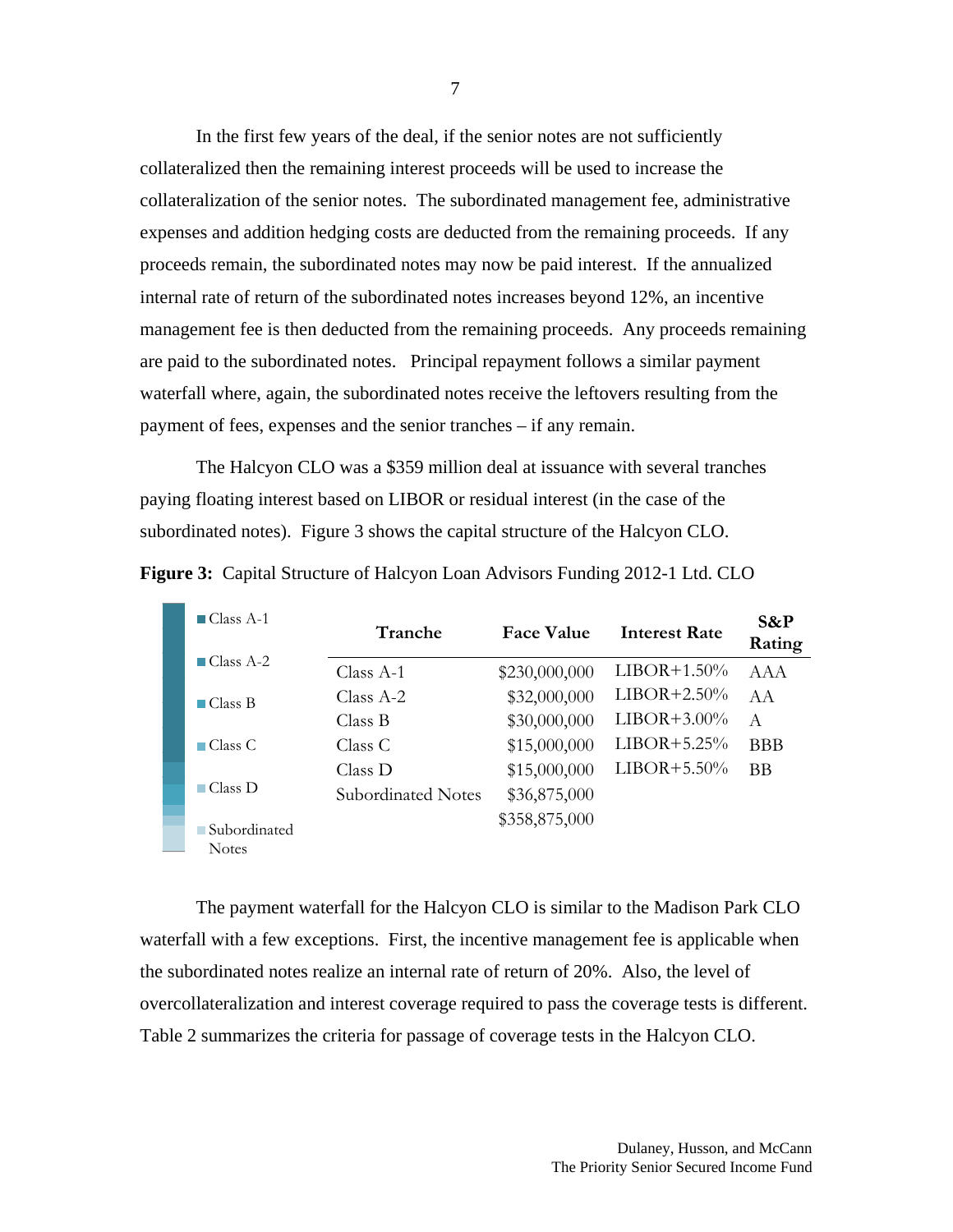| 8 |  |
|---|--|
|---|--|

| <b>Tranche</b>              | <b>Required</b><br>Overcollateralization<br><b>Ratio</b> | <b>Required</b><br><b>Interest</b><br><b>Coverage Ratio</b> |  |
|-----------------------------|----------------------------------------------------------|-------------------------------------------------------------|--|
| А                           | 123.6%                                                   | 120.0%                                                      |  |
| B                           | 111.9%                                                   | 115.0%                                                      |  |
| $\mathcal{C}_{\mathcal{C}}$ | 108.0%                                                   | 110.0%                                                      |  |
|                             | 104.7%                                                   | 105.0%                                                      |  |

**Table 2:** Summary of Halcyon Loan Advisors Funding 2012-1 Ltd. CLO Coverage Tests

The leveraged exposure to the underlying leveraged loans in each of these CLOs can be approximated by taking the ratio of total invested capital to the liquidation preference of the equity tranche. In the case of the Madison Park CLO, the leverage is approximately 8.6 and, in the case of the Halcyon CLO, the leverage is approximately 9.7. If the underlying collateral is adversely affected by market conditions, the coverage tests may begin to fail and at that point the likelihood of the equity tranche receiving any payments through the deal is greatly diminished.

# **V. Current CLO Market and Implications**

While large amounts of CLO assets were issued in the run-up to the financial crisis of 2008, issuance declined to near zero in subsequent years. Mutual funds and exchange traded funds (ETFs) also invest in leveraged loans are competing with CLOs for the same underlying assets.<sup>14</sup>Although still small compared to the levels seen prior to the financial crisis, the issuance of CLOs has grown in the past 18 months. CLO issuance increased dramatically in the second half of March ahead of the April 1, 2013 effective date of a new FDIC rule that will increase regulatory capital requirements for banks investing higher risk securitizations.15

<sup>&</sup>lt;sup>14</sup> Leveraged loan ETFs include the PowerShares Senior Loan Portfolio (BKLN) and the SPDR Blackstone/GSO Senior Loan ETF (SRLN), with a combined \$4.5 billion in assets. Leveraged loan mutual funds include the Invesco Senior Loan fund (VSLAX) and the PIMCO Senior Floating Rate Fund, amongst many others.

<sup>&</sup>lt;sup>15</sup> 76 Federal Register 10672.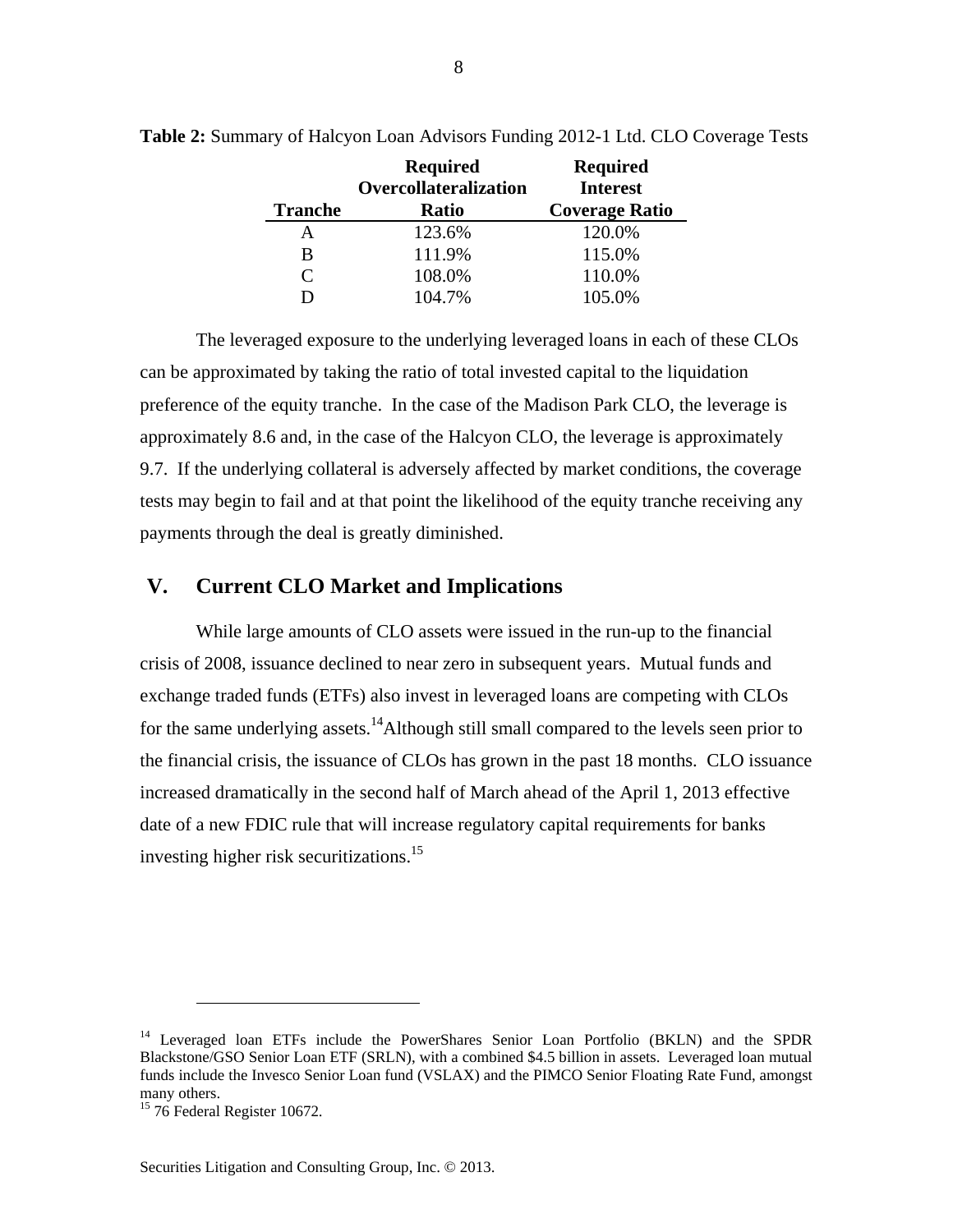

Figure 4: Recent Volume of CLO Issuances<sup>16</sup>

PSSI's prospectus states that during the investment period, the proceeds will be invested "cash, cash equivalents, U.S. government securities, money market funds, repurchase agreements and high-quality debt instruments maturing in one year or less from the time of investment".17 Because the fees on PSSI are much higher than the yields on such instruments, the net asset value on the fund will likely decrease substantially during this period. The prospectus also states that regular cash distributions are to be determined quarterly and paid monthly starting within one calendar year of the completion of the minimum offering.<sup>18</sup> Any distributions made before significant CLO assets could be purchased would either be a return of investor principal or proceeds from borrowing.

The PSSI prospectus makes the following claim regarding CLO assets and their relative risk and return tradeoff:

The most junior tranches of all U.S. CLOs (typically referred to as CLO equity tranches) have delivered nearly 21% annual average cash yields since January 2003, as shown in the chart below, and, according to Moody's CLO Interest (July

<u>.</u>

<sup>&</sup>lt;sup>16</sup> Bloomberg Leveraged Finance Brief, May 2, 2013

 $17$  PSSI PPM pg. 13.

 $18$  PSSI PPM pg. 17.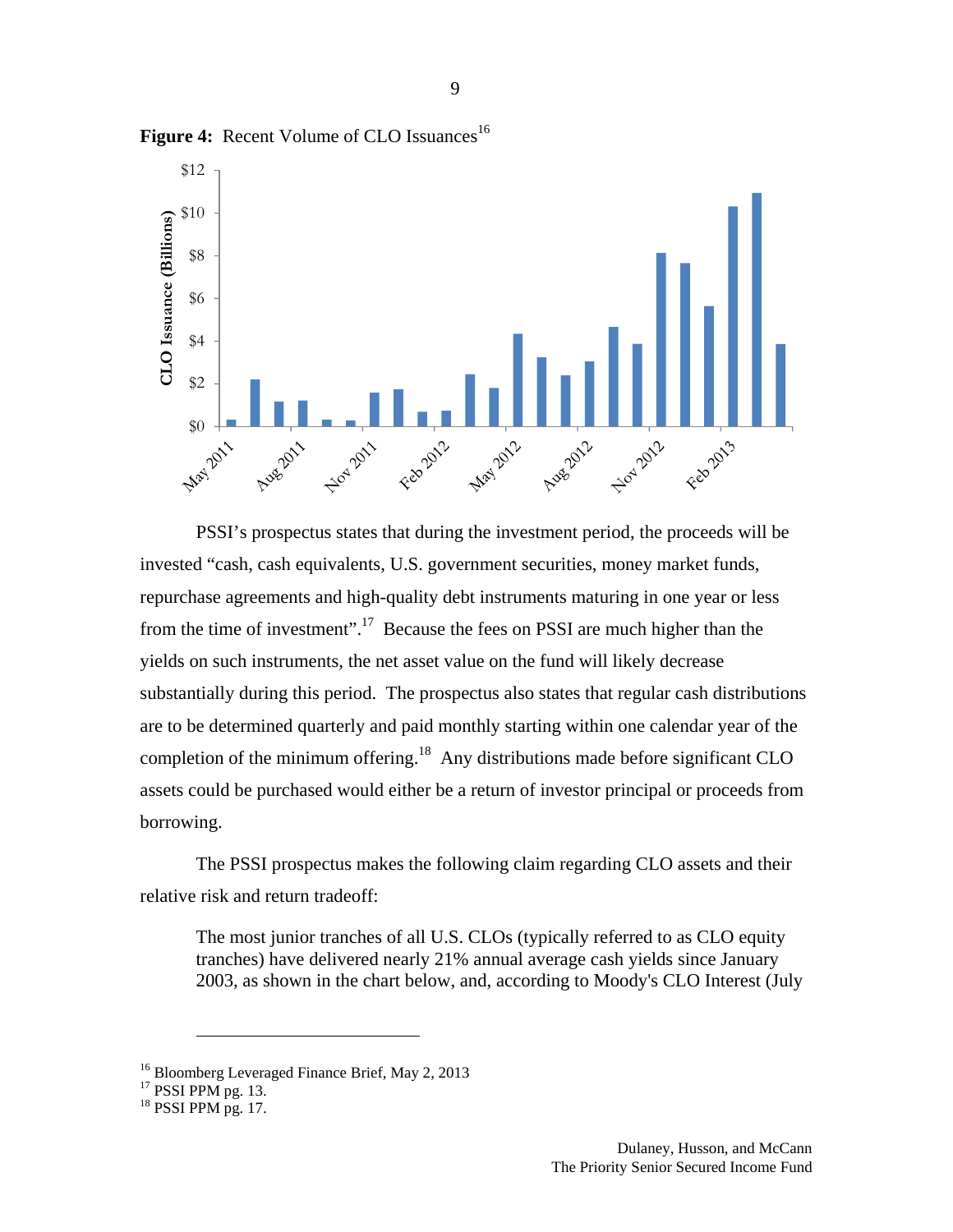2012) no CLO issued since 2002 has suffered a principal loss on a rated debt tranche (including during the credit crisis). $^{19}$ 

Many investors will not realize that while both statements may be technically accurate, they are misleading with respect to the PSSI portfolio.

First, PSSI will invest mainly in equity tranches. Most US CLO equity tranches are *unrated* and therefore the fact that rated tranches have not suffered principal losses is irrelevant to assessing the riskiness of PSSI. Second, equity tranches are typically not secured, and technically have no principal amount that could be written down *even if* its mark-to-market value of the tranche has declined. Put differently, CLOs are often under no obligation to return the amount invested in an equity tranche, only income remaining after paying all other tranches (if any). In a similar sense, most distressed bonds do not suffer principal losses as defined in the context of a CLO, even though there is a significant chance an investor may lose some of their investment. The important point is that equity and junior CLO tranches are typically very highly leveraged and "are subject to a higher risk of total loss".<sup>20</sup>

<sup>&</sup>lt;sup>19</sup> PSSI PPM pg. 61.

 $20$  PSSI PPM pg. 49.

Securities Litigation and Consulting Group, Inc. © 2013.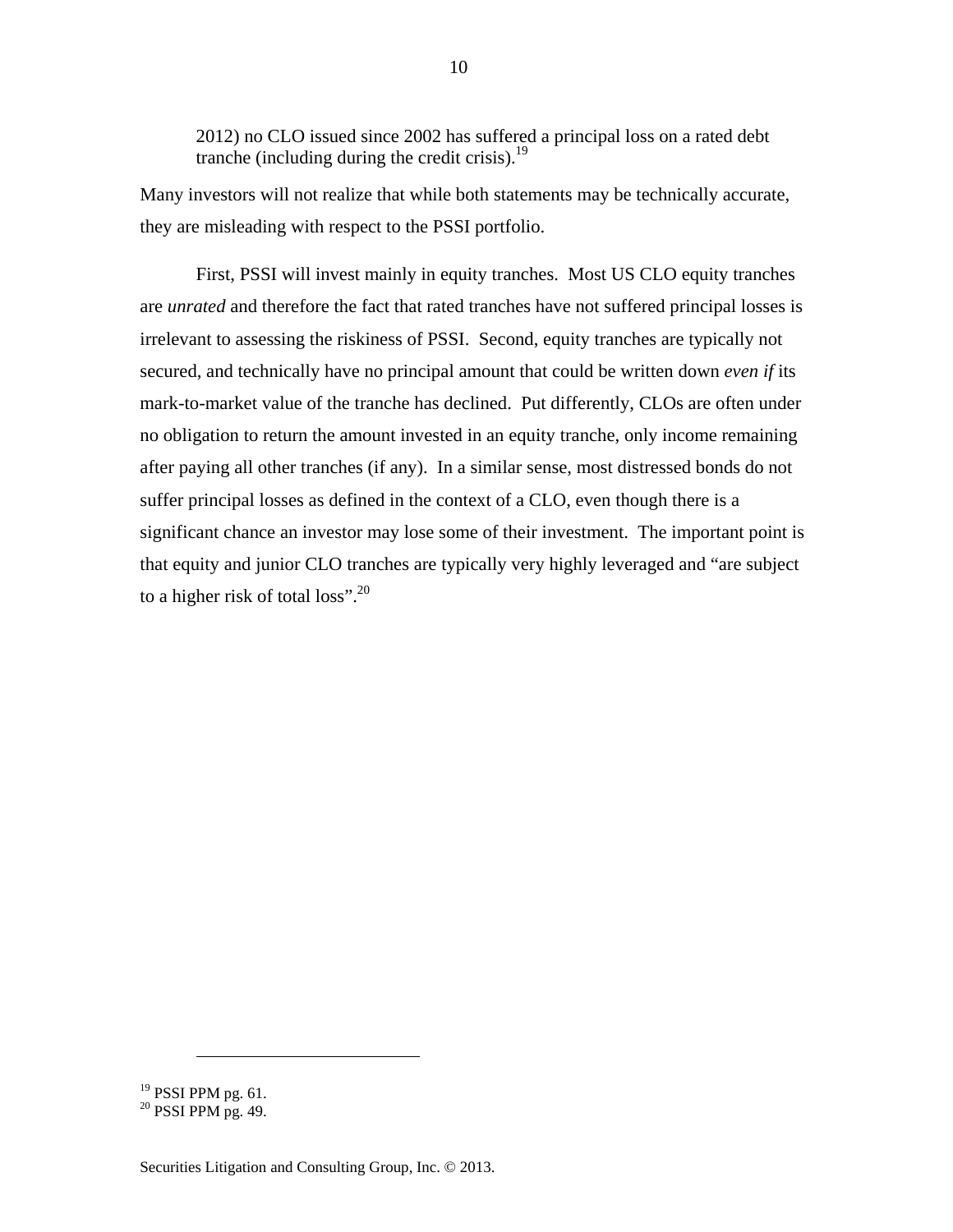## **VI. Fees and Expenses**

PSSI embeds significant fees, both upfront and on an annual basis, summarized in Table 3 below.<sup>21</sup>

| <b>Stockholder Transaction Expenses (Upfront Fees)</b> |                |  |  |  |  |
|--------------------------------------------------------|----------------|--|--|--|--|
| Selling Concession                                     | $6\%$          |  |  |  |  |
| Dealer Manager Fee                                     | $2\%$          |  |  |  |  |
| Other Expenses                                         | $1.5\% - 5\%$  |  |  |  |  |
| Total upfront expense:                                 | $9.5\% - 13\%$ |  |  |  |  |
| <b>Annual Expenses</b>                                 |                |  |  |  |  |
| Management Fee                                         | $2\%$          |  |  |  |  |
| Acquired Fund Fees and Expenses                        | $4.75\%$       |  |  |  |  |
| Other Expenses                                         | $1.65\%$       |  |  |  |  |
| Total annual expense:                                  | $8.4\%$        |  |  |  |  |

| Table 3: Upfront Fees and Annual Expenses of the Priority Senior Secured Income Fund. |  |  |  |  |
|---------------------------------------------------------------------------------------|--|--|--|--|
|---------------------------------------------------------------------------------------|--|--|--|--|

There are additional expenses not included in Table 3. An example is the incentive fee, which is contingent upon the performance of the underlying assets exceeding the fixed fees for the fund by an amount that exceeds PSSI's hurdle rate of 6% annually. In addition, performance fees charged on the underlying assets would also increase annual expenses depending on returns.

Expenses are increased through the use of leverage. For example, if PSSI's Advisor borrows 10% of fund assets, this borrowing increases the base management fee by 10%. This borrowing would also incur interest costs that are not included in the annual expense estimates. If the interest rate is 5%, these two expenses alone would increase the annual expenses to over 9%.

To illustrate the detrimental effect of these fees on investors, we assume that the fund invests all net proceeds into CLOs with uniform base expenses.<sup>22</sup> We assume that

<sup>&</sup>lt;sup>21</sup> We use the "Fees and Expenses" table (PSSI PPM pg. 19).

<sup>&</sup>lt;sup>22</sup> This is not an unreasonable assumption given the following quote: "The foregoing estimate assumes that 95% of the net proceeds of this offering are invested in CLOs" from PSSI PPM pg. 21.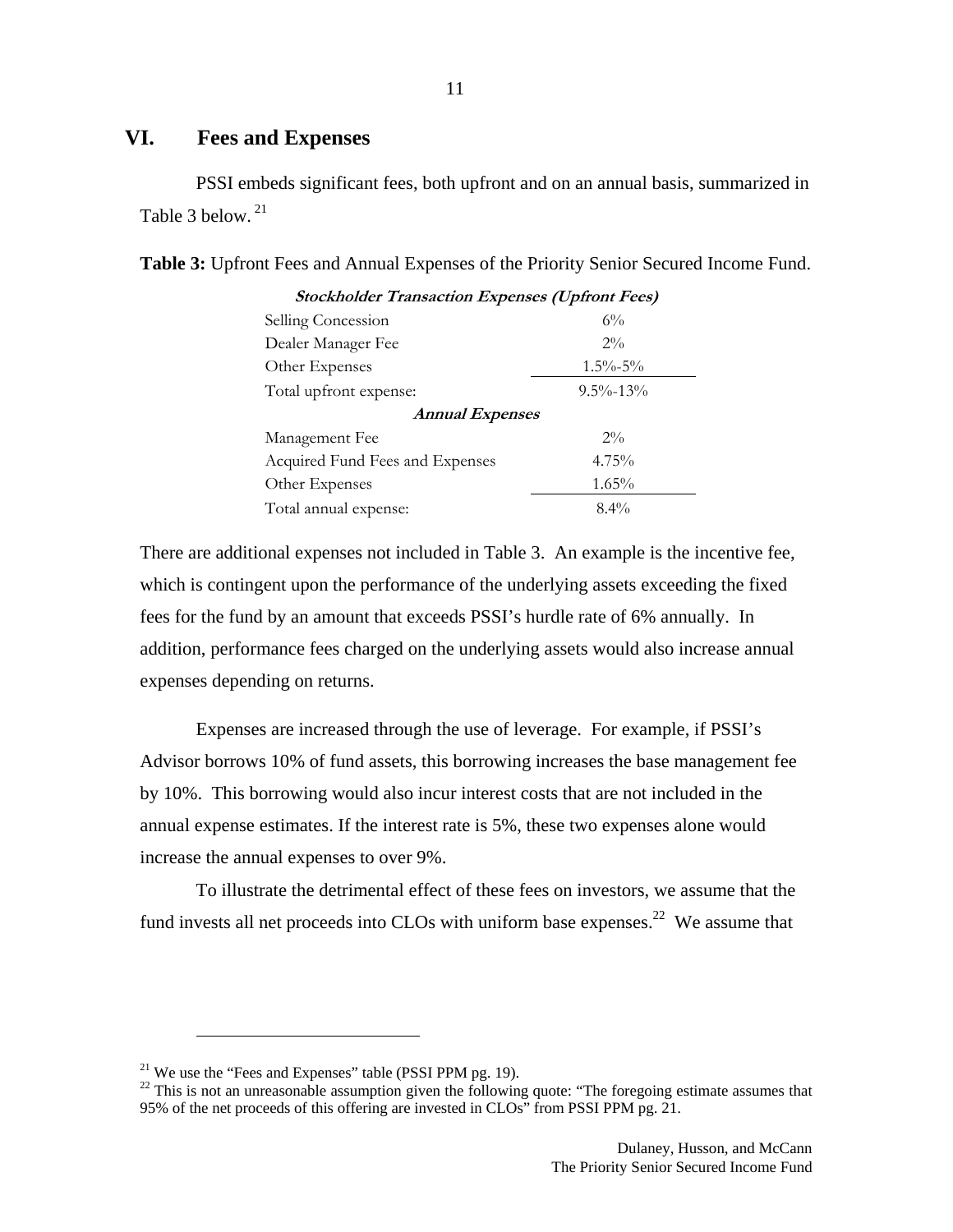incentive fees for the underlying CLOs are also uniform in their structure and that fees are based upon a hurdle rate of  $14\%$  and at a marginal rate of  $20\%$ <sup>23</sup>

In Figure 5, we plot the annualized return an investor realizes as a function of the underlying CLO portfolio return. Due to the significant annual fees, the investor does not realize positive returns unless CLO assets return at least 8.4%. As the level of CLO asset returns increases, the net return also increases until the 6% hurdle rate is reached (CLO return of about 14.5%) for PSSI's incentive fee. After that point, the returns do not increase again until the net return reaches approximately 16%. When the investor returns do increase again, they do so at a slower pace as a result of the performance fee structure of PSSI. These annual fees make it more difficult for the investor to recoup the upfront fees charged by PSSI.





 If the underlying CLO investments return 10% a year, every year, it would take more than 6 years for PSSI to return the investors' initial investment after the fees of the

<sup>&</sup>lt;sup>23</sup> This is consistent with Footnote (9) on PSSI PPM pg. 21 and in line with the Madison Park CLO and Halcyon CLO discussed above.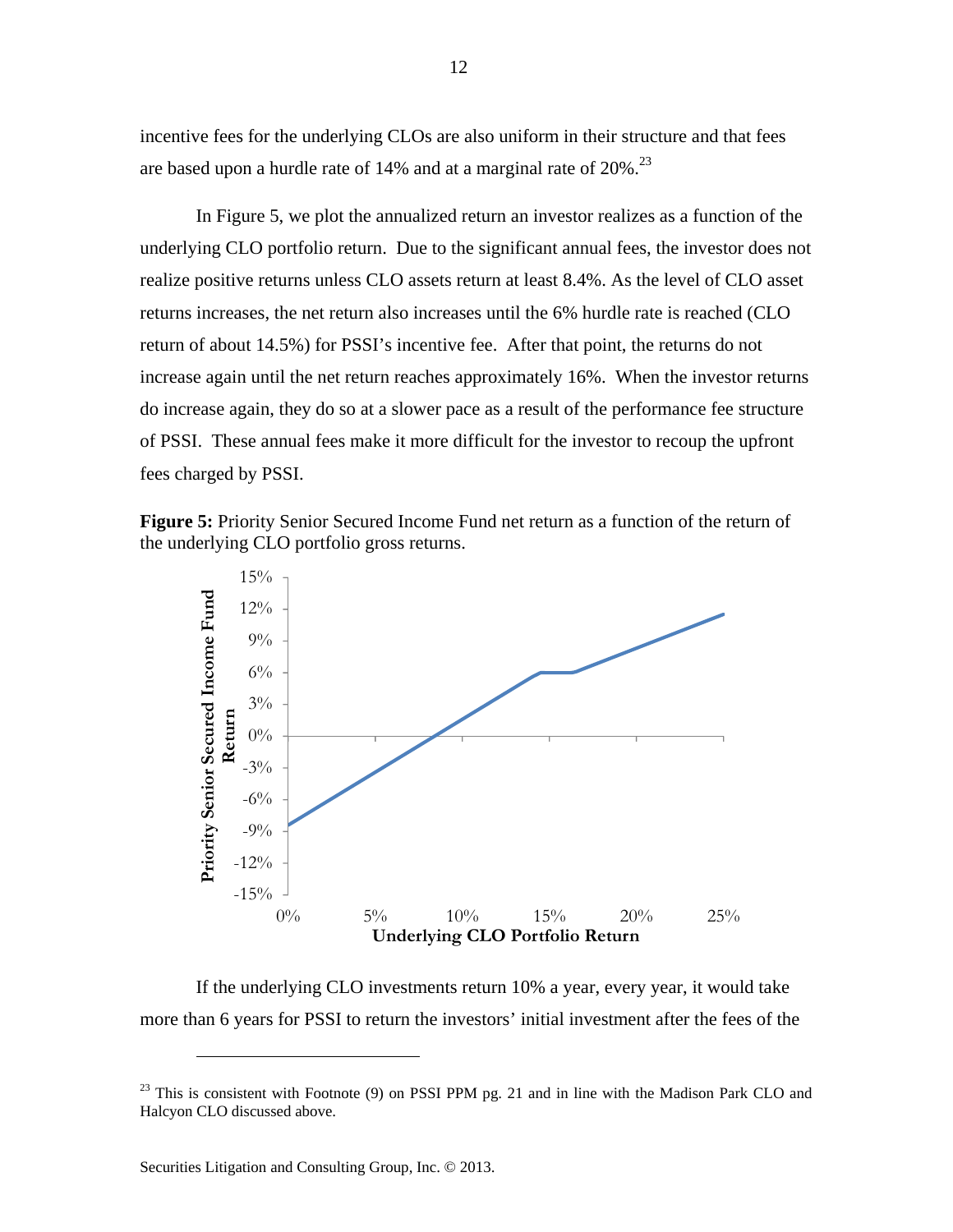underlying CLOs are taken and PSSI fees are applied. If the underlying equity CLO tranches return 20% a year, it would take about 2.5 years to realize a 4% internal rate of return. Table 4 summarizes the result of these calculations for various levels of underlying CLO equity tranche returns and various internal rates of return.

**Table 4:** Number of Years Required to Obtain an Internal Rate of Return Given a Level of Underlying Asset Returns ( $NP = Not possible$ ).

|                     |       | Fund Asset Return |           |     |     |
|---------------------|-------|-------------------|-----------|-----|-----|
|                     |       | 10%               | 15%       | 20% | 25% |
|                     | $0\%$ | 6.3               | 1.7       | 1.2 | 0.9 |
| Internal<br>Rate of | $2\%$ | NP                | 2.6       | 1.7 | 1.1 |
| Return              | $4\%$ | NP                | 5.2       | 2.5 | 1.4 |
|                     | $6\%$ | NP                | $N\rm{P}$ | 4.6 | 2.0 |

Such high, consistent returns are not possible without extraordinary risk. In order for PSSI to return 6% per year to investors in two years—the average total return of the S&P/LSTA Leveraged Loan 100 index—the underlying assets would have to return at least 25% according to Table 4. This suggests that PSSI would have to leverage their exposure to leveraged loans, likely through the use of risky first-loss tranches of CLOs.

# **VII. Liquidity and Transparency**

Shares of PSSI will likely be very illiquid. The prospectus states that "you should not expect to be able to sell your shares regardless of how we perform" and "[i]f you are able to sell your shares, you will likely receive less than your purchase price".<sup>24</sup> On the other hand, the issuers intend to implement a limited share repurchase program in which the total amount of shares that can be repurchased is limited to 20% of the weightedaverage shares outstanding.25

There will be limited price transparency for the underlying assets purchased by the fund. If there is no secondary market data available for the underlying CLO assets, the fair value of the securities in the PSSI's portfolio will be estimated. PSEC, Priority

1

 $24$  PSSI PPM pg. 1.

 $^{25}$  PSSI PPM pg. 13.